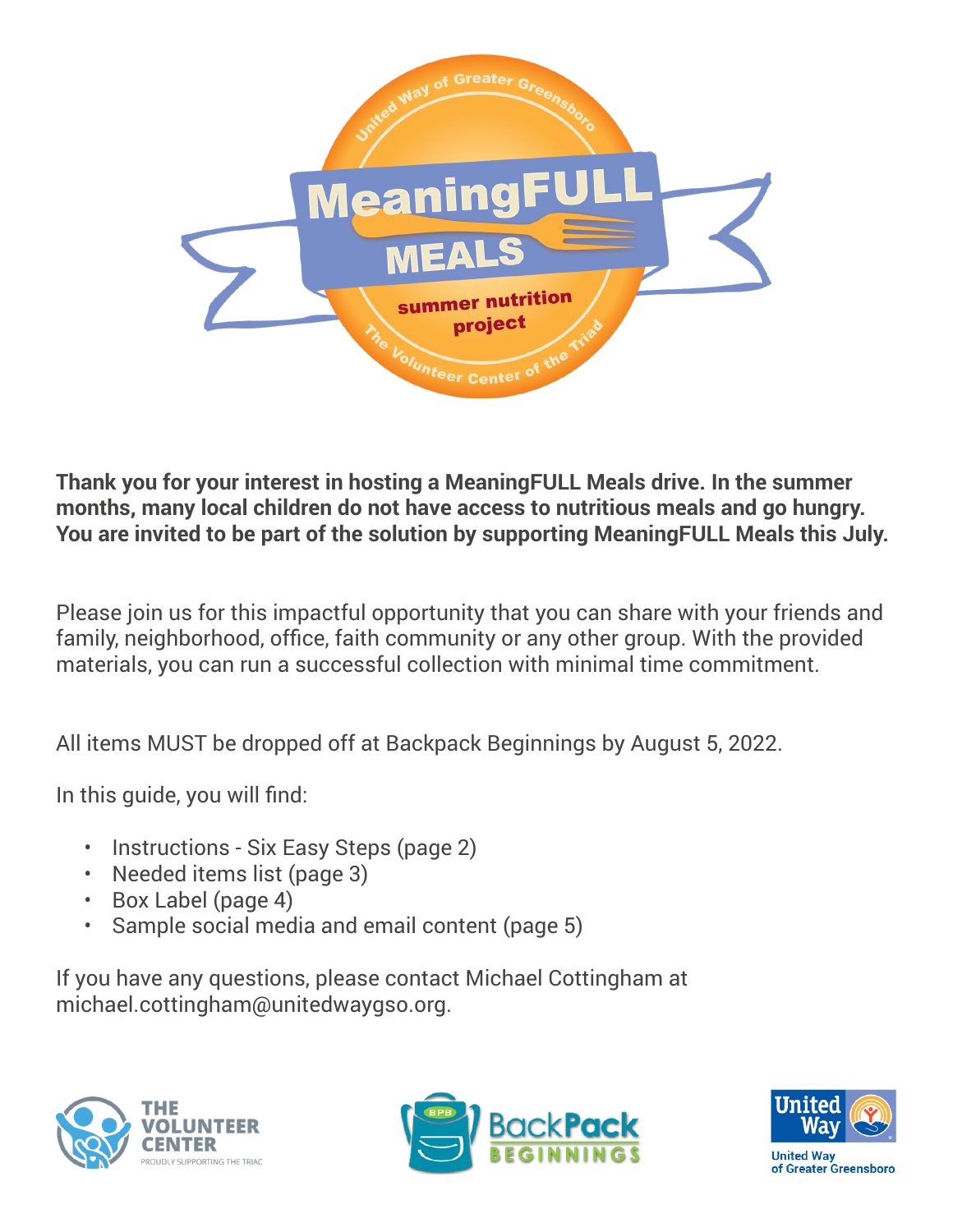## INSTRUCTIONS - 6 EASY STEPS

### **Six steps to a successful drive:**

**1. Select the dates of your drive**. We suggest holding your drive for up to five days so your group has one designated week to drop off their items. No matter what length of time you choose, plan on receiving items after your deadline.

**2. Mobilize and advertise.** Share with your neighborhood, family and friends, faith community, or school group to collect the items on the list.

Send an email. Post on social media. Print the needed items list (page 3). Get the word out! Look at page 5 for easy content t o share.

summer nutritior nroject

**3. Set up a drop-off point.** Print out the Box Label (page 4), tape to a box, and place it in an easily accessible area. Be sure to place the box or bin where people can see it.

**4. Collect, collect, collect!** Collect your food items and hang on to them until your drive is complete.

**5. Drop off!** After your drive is complete, drop your items off at Backpack Beginnings (3707D Alliance Dr, Greensboro, NC 27407). Office hours are listed at backpackbeginnings.org/contact)

**6. Thank!** Be sure to thank each and every person who participates in your collection.

**BONUS: Take photos!** We want to celebrate your awesome work. Email your photos to michael.cottingham@unitedwaygso.org. Post on social media and tag @unitedwaygso and use the hashtag #EndPovertyGSO.





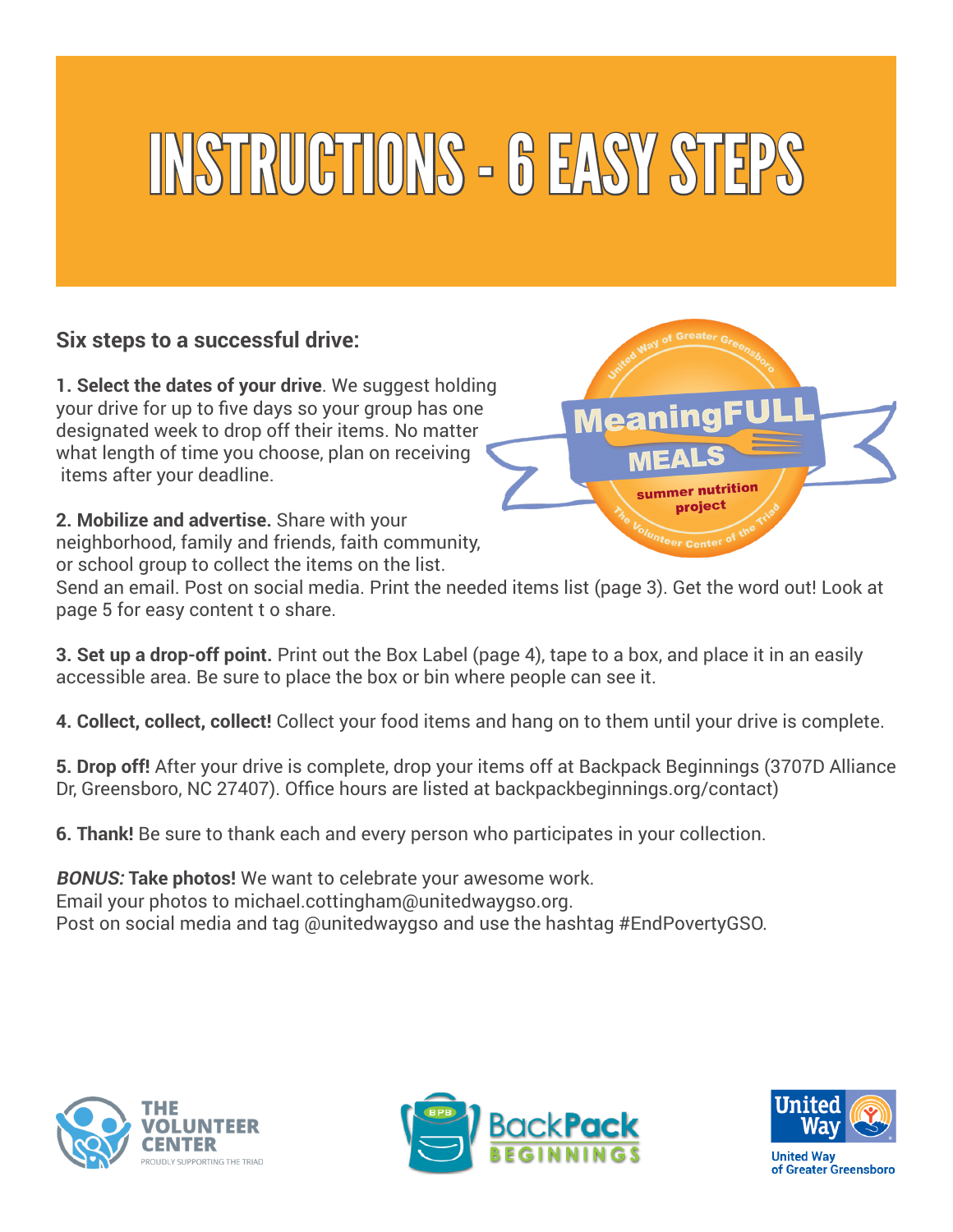

### Help local children and families by donating some of the non-perishable food items below. No glass containers, please.

- Microwavable Chef Boyardee meals
- Granola Bars
- Canned Fruit
- **Canned Veggies**
- 12 ounce Boxes of Low Sugar cereal
- Canned Chicken



### ITEM COLLECTION DATES FROM \_\_\_\_\_\_ TO \_\_\_\_\_\_

United Way of Greater Greensboro, The Volunteer Center of the Triad, and BackPack Beginnings are collecting food to feed children and families over the summer while school is out. Collected food items should be delivered to BackPack Beginnings, 3707-D Alliance Drive, Greensboro. Office hours can be found at backpackbeginnings.org/contact.







**United Wav** of Greater Greensboro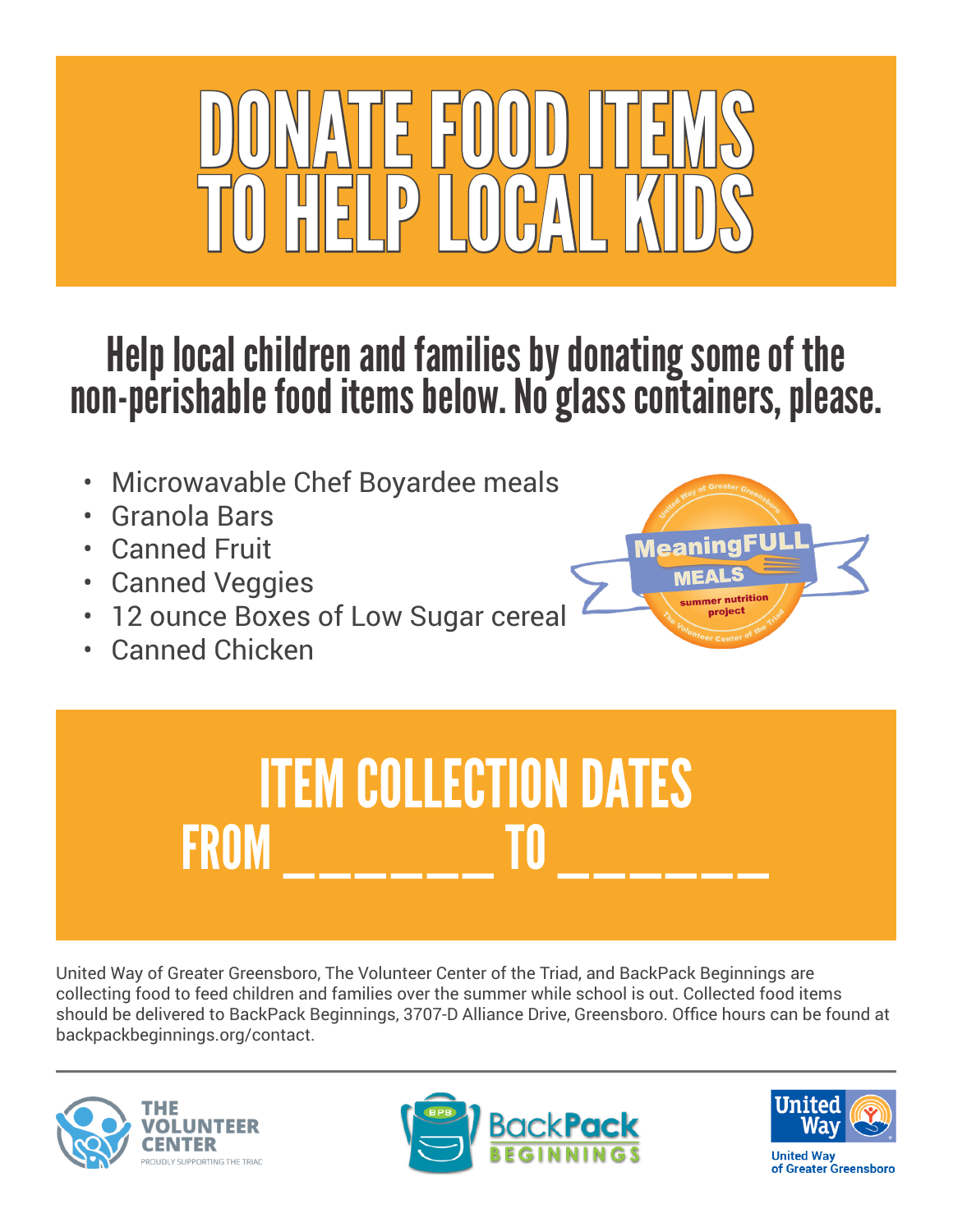# DROP OFF FOOD ITEMS HERE

### Thank you for donating! All items will benefit local kids and families.



Snap a selfie! Take a photo of you dropping off your items and email it to michael.cottingham@unitedwaygso.org. Post on social media, tag @UnitedWayGSO and use the hashtag #EndPovertyGSO.

All items will be delivered to Backpack Beginnings and distributed to local families in the greater Greensboro area. **Thank you for your support!**

### ITEM COLLECTION DATES FROM \_\_\_\_\_\_ TO \_\_\_\_\_\_

United Way of Greater Greensboro, The Volunteer Center of the Triad, and BackPack Beginnings are collecting food to feed children and families over the summer while school is out. Collected food items should be delivered to BackPack Beginnings, 3707-D Alliance Drive, Greensboro. Office hours can be found at backpackbeginnings.org/contact.







**United Wav** of Greater Greensboro